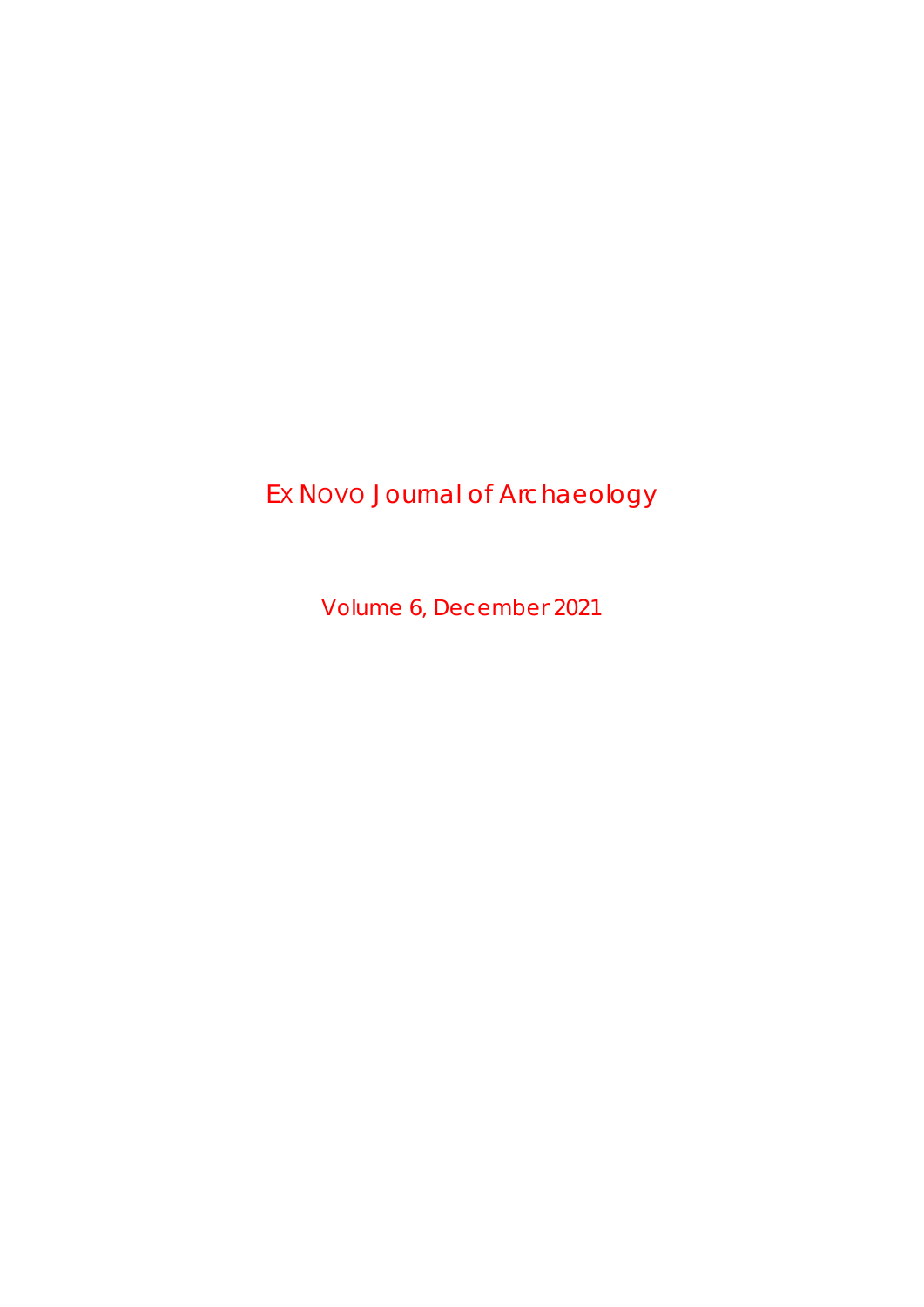## Editorial Panel

### **Editors**

Maja Gori – Editor in Chief -Institute of Heritage Science (ISPC-CNR National Research Council of Italy) - maja.gori@cnr.it Alessandro Pintucci – Sapienza University of Rome (alessandro.pintucci@gmail.com)

Martina Revello Lami – Leiden University (m.revello.lami@arch.leidenuniv.nl)

#### **Associate Editors**

Maurizio Crudo – University of Groningen (mauriziocrudo@gmail.com) Marianna Fusco – Sapienza University of Rome (marianna.fusco@uniroma1.it) Jesús Gárcia Sánchez - Instituto de Aequeología, Mérida, CSIC – Consejo Superior de Investigaciones Cíentificas (Spanish National Research Council) – Junta de Extremadura  $(i. garcia@iam.cisic.es)$ 

#### **Advisory Board**

Kenneth Aitchison (University of York), Marcello Barbanera (Sapienza University of Rome), Rita Borioni (CDA Rai), Peter Campbell (University of Southampton), Filippo Carlá Uhink (University of Heidelberg), Jasper Chalcraft – University of Sussex; Rachele Dubbini (University of Ferrara), Paolo Fallai (Corriere della Sera), Gabriele Gattiglia (University of Pisa), Patrizia Gioia (Sapienza University of Rome), Alfredo González-Ruibal (Institute of Heritage Sciences (Incipit) of the Spanish National Research Council), Alessandro Guidi (University of Rome 3), Enrico Giannichedda (ISCUM – Ethnographic and Archaeological Museum of Masone), Matthew Harpster (University of Birminghan), Valerie Higgins (The American University of Rome), Richard Hodges (The American University of Rome), Francesco Iacono (University of Cambridge), Eduard Krekovič (Comenius University in Bratislava) Heleen van Londen (University of Amsterdam), Arkadiusz Marciniak (Adam Mickiewicz University), Davide Nadali (Sapienza University of Rome), Silvia Pallecchi (DAFIST University of Genoa), Dimitris Plantzos (National & Kapodistrian University of Athens), James Symonds (University of Amsterdam).

#### **Subscriptions**

The journal is published once a year. For all subscription-based enquiries please contact: info@archaeopress.com

#### **Instructions to authors**

Authors who consider submitting an article to the journal are requested to contact the editors before sending in manuscripts. They can download a copy of the Editorial Style Guidelines to which they must conform as closely as possible. All manuscripts will be reviewed by external referees before acceptance. Manuscripts may be submitted to: m.revello.lami@arch.leidenuniv.nl

#### **Cover Image**

Something About Public Archaeology ©Agostino Sotgia 2021

ISSN 2531-8810 ISBN 978-1-78969-894-7 © 2016 ASSOCIAZIONE EX NOVO

Published by ASSOCIAZIONE EX NOVO in association with ARCHAEOPRESS www.archaeologiaexnovo.org www.archaeopress.com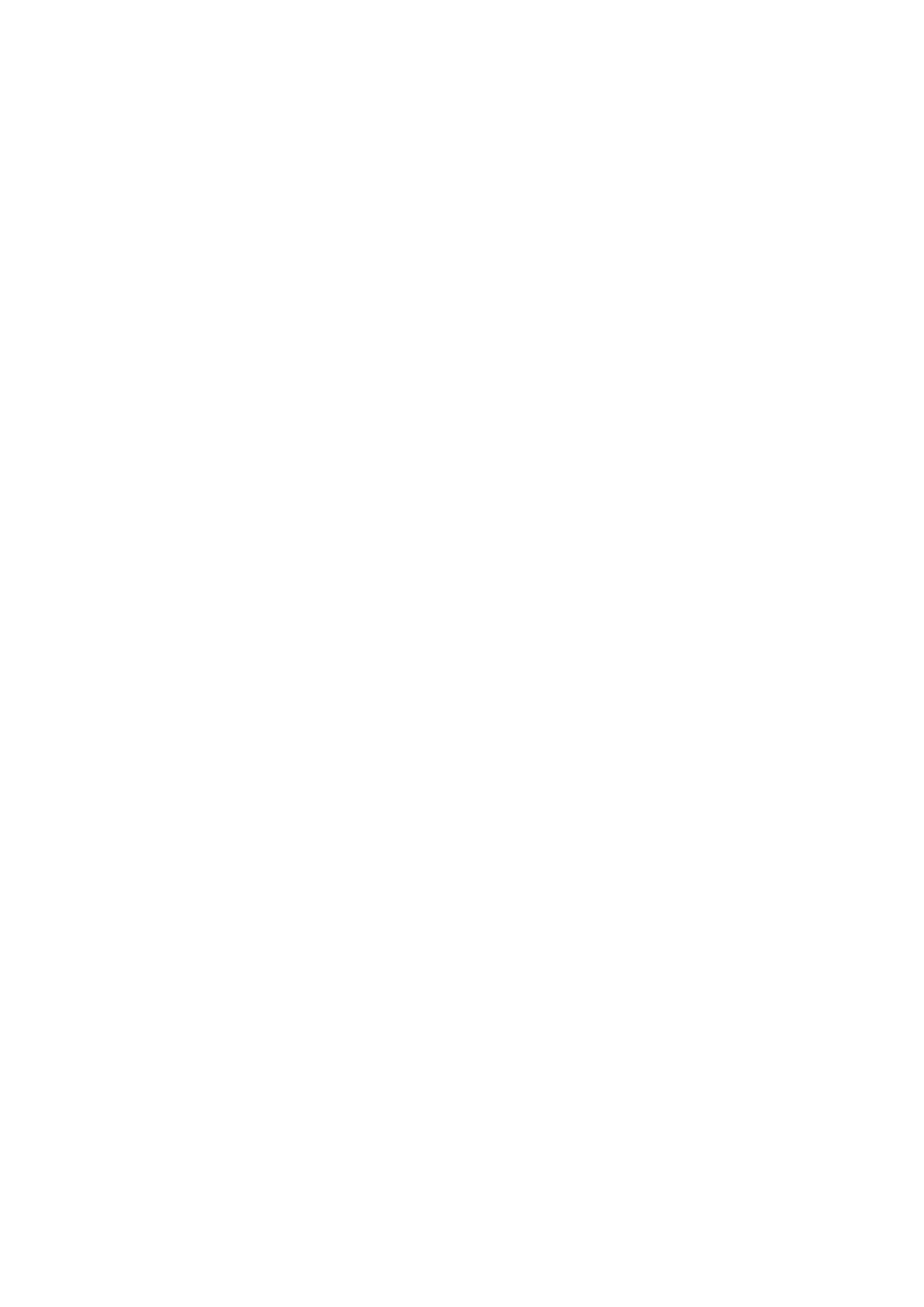# Ex Novo Journal of Archaeology

Volume 6, December 2021

| —— CONTENTS                                                                                                                                                                                                                                                       |
|-------------------------------------------------------------------------------------------------------------------------------------------------------------------------------------------------------------------------------------------------------------------|
| Ex Novo EDITORIAL BOARD                                                                                                                                                                                                                                           |
| PART I - Making Archaeology Public. A View from the Mediterranean,<br>Eastern Europe and Beyond.                                                                                                                                                                  |
| Jaime ALMANSA SÁNCHEZ<br>Paper, perception andfacts? Exploring archaeological heritage management in the                                                                                                                                                          |
| Nicoló DONATI, Elisa GUSBERTI, Tommaso MAGLIARO & Alessandra<br><b>RIVA</b><br>The Confederazione Italiana Archeologi (CIA) social media projects during the Covid-19<br>pandemic in Italy: changing the digital communication approach to the online community25 |
| Anastasia SAKELLARIADI<br>Public Archaeology in Greece: A Review of the current state of the field45                                                                                                                                                              |
| Paraskevi ELEFANTI<br>The unfamiliar past: The outreach of Palaeolithic archaeology in Greek archaeological                                                                                                                                                       |
| MONTALVO, Andres MOSQUERA, Eric DYRDAHL, Valeria<br>Carlos<br>RIVERA, Santiago SOLINES, Maria Gracia RIOFRIO & Gabriela GRANJA<br>Quito's archaeological heritage protection: The 'Delimitación de Áreas Arqueológicas del Bloque                                 |
| WANG Bo-Chiao 王柏喬, CHUNG Kuo-Feng 鍾國風 & Nicolas ZORZIN<br>An attempt in shifting commodified archaeological practices in Taiwan through community                                                                                                                 |
| <b>PART II - Off Topic</b>                                                                                                                                                                                                                                        |
| Valeria ACCONCIA                                                                                                                                                                                                                                                  |

*Superare il guado: riflessioni su archeologia, storia sociale e modelli di autorappresentazione delle comunità antiche e moderne*................................................................................................125

Giancarlo LAGO & Andrea DI RENZONI

| Il Milione. The first 14 years of ERC funding to human past studies (SH6): an Italian |  |  |  |  |  |
|---------------------------------------------------------------------------------------|--|--|--|--|--|
|                                                                                       |  |  |  |  |  |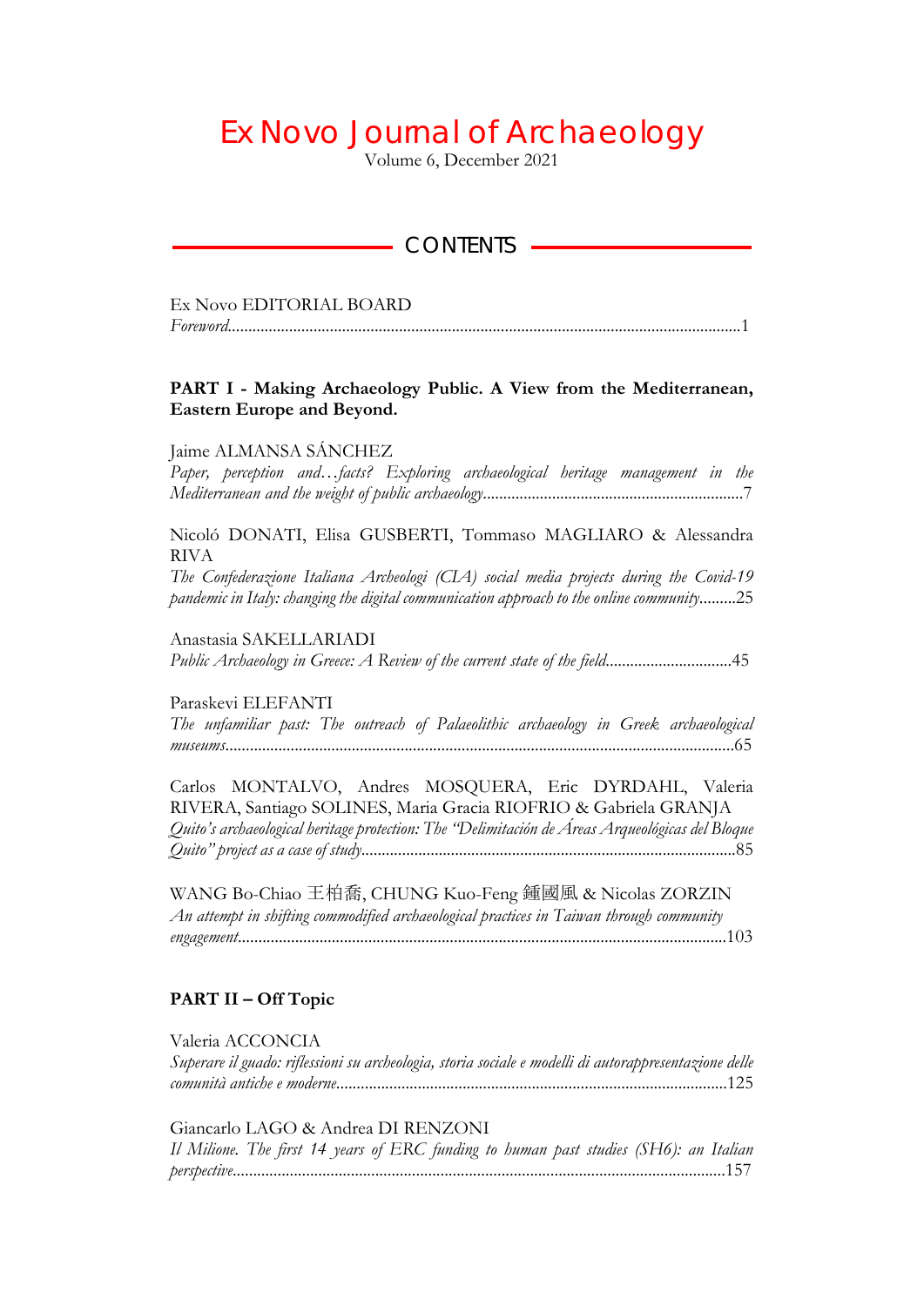## **Reviews & Interviews**

| Manuel GAGO MARIÑO & Jesús GARCÍA SÁNCHEZ                                                      |  |
|------------------------------------------------------------------------------------------------|--|
| The Iron Age looks at Rome for the first time in audiovisuals: fiction, cultural imaginary and |  |
|                                                                                                |  |

## Marie USADEL & Francesco CORGIOLU *Der Brückenbauer. Intervista con Dario Siddi*...................................................................197

## Flaminia BARTOLINI

*Rethinking places of trauma: an interview with Silvia Costa, Government Commissioner for the preservation and re-purposing of the ex-prison complex on the island of Santo Stefano*..........207

Martina REVELLO LAMI

*Disegnare per osservare, capire, caccontare. Conversazione con Agostino Sotgia* ....................217

## **PART III – Confederazione Italiana Archeologi (CIA) 2021 Annual Meeting**

## *A Conversation with:* Felipe CRIADO-BOADO ........................................................................................227 Yannis HAMILAKIS .................................................................................................233 Cornelius HOLTORF ................................................................................................239 Lynn MESKELL .........................................................................................................245 Elisabeth NICKLASSON .........................................................................................253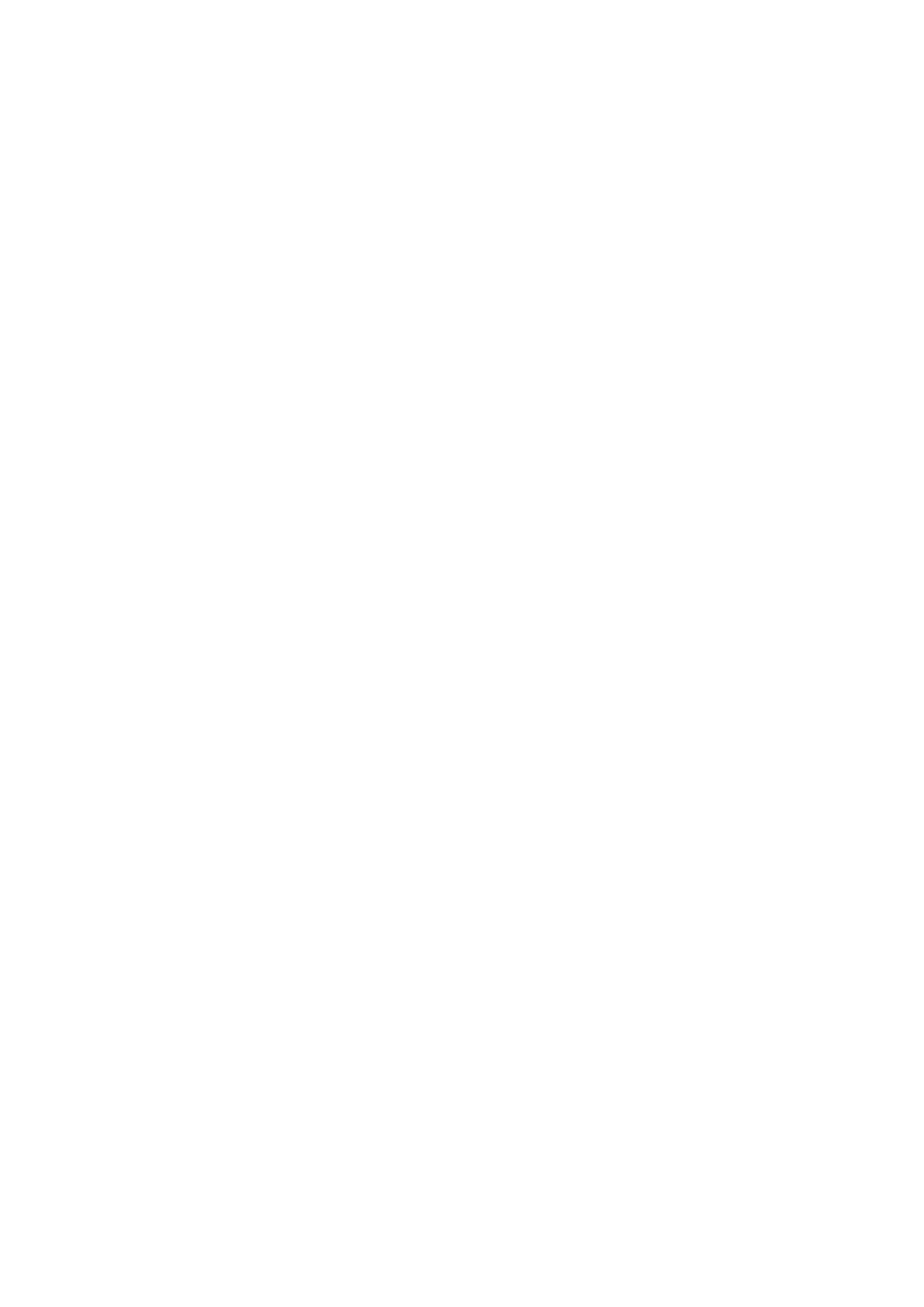## <span id="page-6-0"></span>**Foreword**

Ex Novo Editorial Board

## **Making Archaeology Public. A View from the Mediterranean, Eastern Europe and Beyond**

The concept of Public Archaeology has profoundly changed since Mc Grimsey's first formulation in the early 1970s, as it developed a solid conceptual and practical framework along the years that makes it now an independent branch of archaeology. However, in English-speaking and Northern European countries, the perception of archaeology as a common good was widely spread even before the actual formalization of Public Archaeology as a specific curriculum offered by several universities. Not surprisingly, such an earlier interest led to the development of a markedly North Europe-centric perspective on the topic, which keeps steering much of the current reflection on Public Archaeology despite the emergence of multiple and alternative standpoints on the matter, further deepening the great divide between the archaeologies of Northern and Southern European countries.

When it comes to make archaeology public the European Union fails to act cohesively, as the European Framework Convention on the value of Cultural Heritage for the society (Faro Convention) may well illustrate. Drafted in 2005, the document did not enter into force until the 1<sup>st</sup> of June 2011. Unlike other European framework agreements on culture - including the 1992 Malta Convention- the Faro Convention has been signed and ratified by a rather limited number of countries, mainly gravitating around very specific geopolitical areas, with Italy as the last one to adhere in September 2020. Being too ambitious and demanding for European governments and not very innovative when compared to the Paris Convention (Keane - Kirwan 2016; 158), the Faro treaty and the long delay in its ratification reveal the long-standing issues lying at the core of the political and cultural divide running across Europe. It is worthwhile noting that the 17 countries that have signed and ratified the Convention so far belong for the most part to the former Soviet bloc and to the former Yugoslav Balkans. The strong allegiance to the chart manifested by these countries has been often connected to their interest in joining the European Union, hence being granted access to its funding system with the same rights as the historical members of the European treaty (Filipović 2009; Brianso 2015). In this sense, some of them see in the adhesion to the chart an additional opportunity to build their own identity. In both north-eastern and south-eastern Europe Public Archaeology has indeed made great strides in challenging the way in which archaeologists can involve a wider audience by illustrating their research, but also triggering controversies due to the lack of self-reflection on national identity issues connected to cultural heritage (Carlà-Uhink & Gori 2019). On the other hand, in the southern Mediterranean area (including northern Africa and part of the Near East) Public Archaeology faces enormous challenges deriving from the colonial background that pervades the discipline, and the lack of interest often showed by local authorities in making the archaeological heritage more inclusive and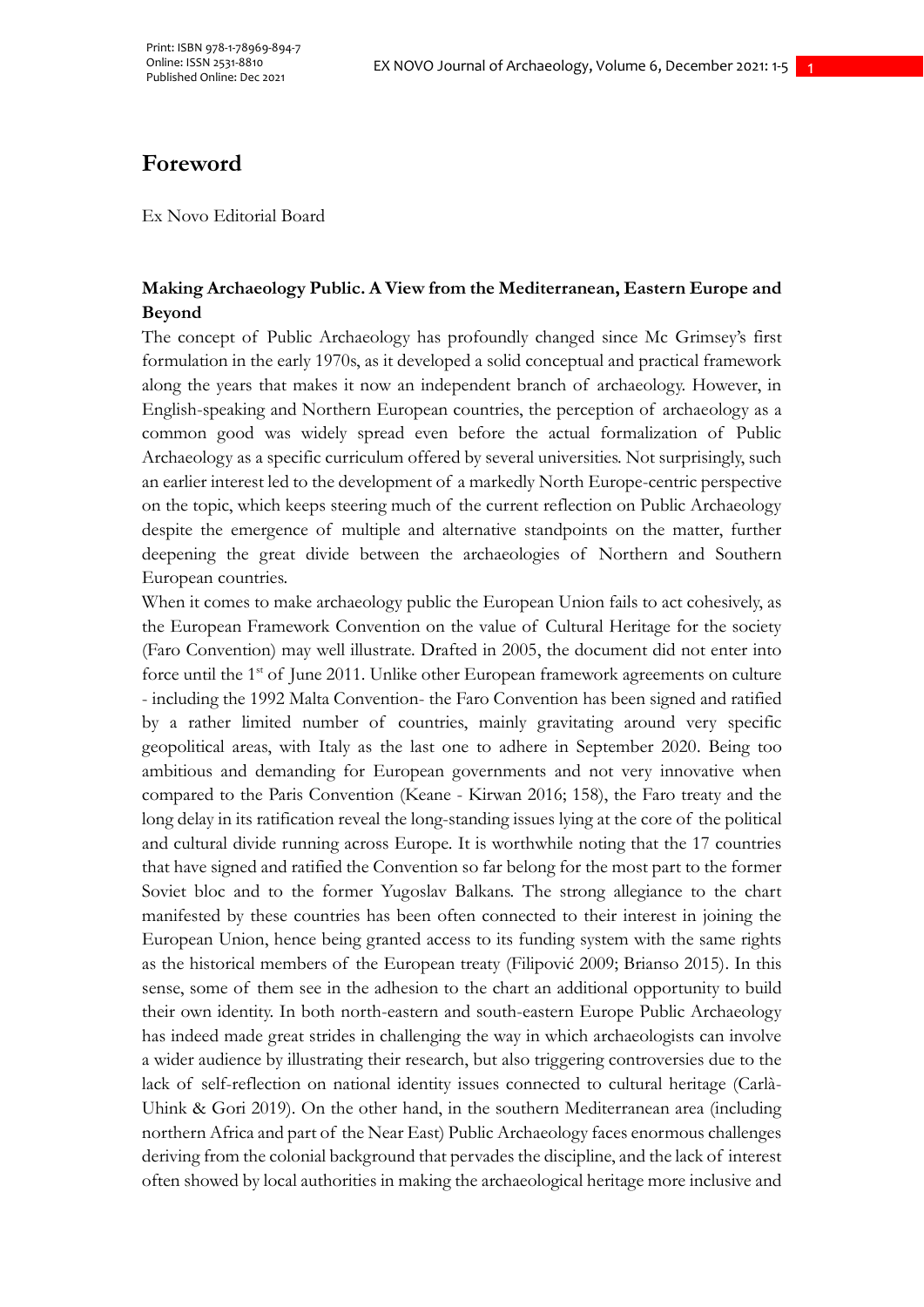publicly accessible (see for instance Badran 2011 on Jordan). In addition, armed conflicts and consequent humanitarian crises have led countries such as Libya and, above all, Syria to understandably overlook issues related to public engagement and the role played by archaeologists, museum professionals, and local authorities in bridging the gap between society and cultural heritage.

Unlike Northern and Central Europe, Southern European countries such as e.g. Italy, Spain and Greece, fully acknowledged the relevance of Public Archaeology only in the 2010s, as the organization of the first national conferences on the subject and the establishment of dedicated journals testify. Even though delayed, the interest sparked in the South for Public Archaeology is related to the higher mobility of scholars and archaeologists: in fact, some of the researchers and professionals who first addressed consistently the subject in Mediterranean Europe were mostly trained in northern countries.

Today, Public Archaeology features more prominently in the archaeological agenda of Southern European countries not only due to the formation of its professionals but also due to the increasing attention devoted to themes such as inclusivity and sustainability in connection to heritage. Following the global economic collapse of the late 2000s, especially the countries that suffered major consequences invested much of their entrepreneurial energies into international cultural and religious tourism, which have now become a fundamental source of income for relaunching their national economies.

The choice to turn to valorisation and dissemination has thus been embraced by heritage professionals and archaeological companies working in the commercial sector. The economic crisis mentioned above affected building contractors, drastically reducing the need for archaeological supervision on construction sites. As a consequence, archaeologists had to reinvent themselves as professionals and the career opportunities offered within the framework of Public Archaeology were certainly attractive. Such a sudden career shift raised heavy criticism about the ways in which cultural heritage – and especially the archaeological one – has been utilized often instrumentally, leading to the allegation of exploiting Cultural Heritage only as a nice background for activities that have nothing to do with the context in which they are staged.

Lastly, the COVID-19 pandemic has showed brutally how fragile and unsustainable this use – and concept – of Cultural Heritage is, forcing both archaeologists working in the touristic and commercial sectors as well as those working in academia to rethink the relationship between archaeology, tourism, and public engagement (Holtorf 2020).

### **In this Volume**

The sixth issue of Ex Novo explores how 'peripheral' regions currently approach both the practice and theory of public archaeology placing particular emphasis on Eastern and Southern Europe and extending the analysis to usually underrepresented regions of the Mediterranean. A thorough overview on the developments of public archaeology in such a broad area is provided by Jaime Almansa Sánchez, who discusses the preliminary results of the project #pubarchMED where over 30 countries have been surveyed to assess the impact that current practices in public archaeology have on both archaeology as a profession and the communities living in the surroundings of an archaeological site. We move then to Italy with the contribution by Donati, Gusberti, Magliaro & Riva illustrating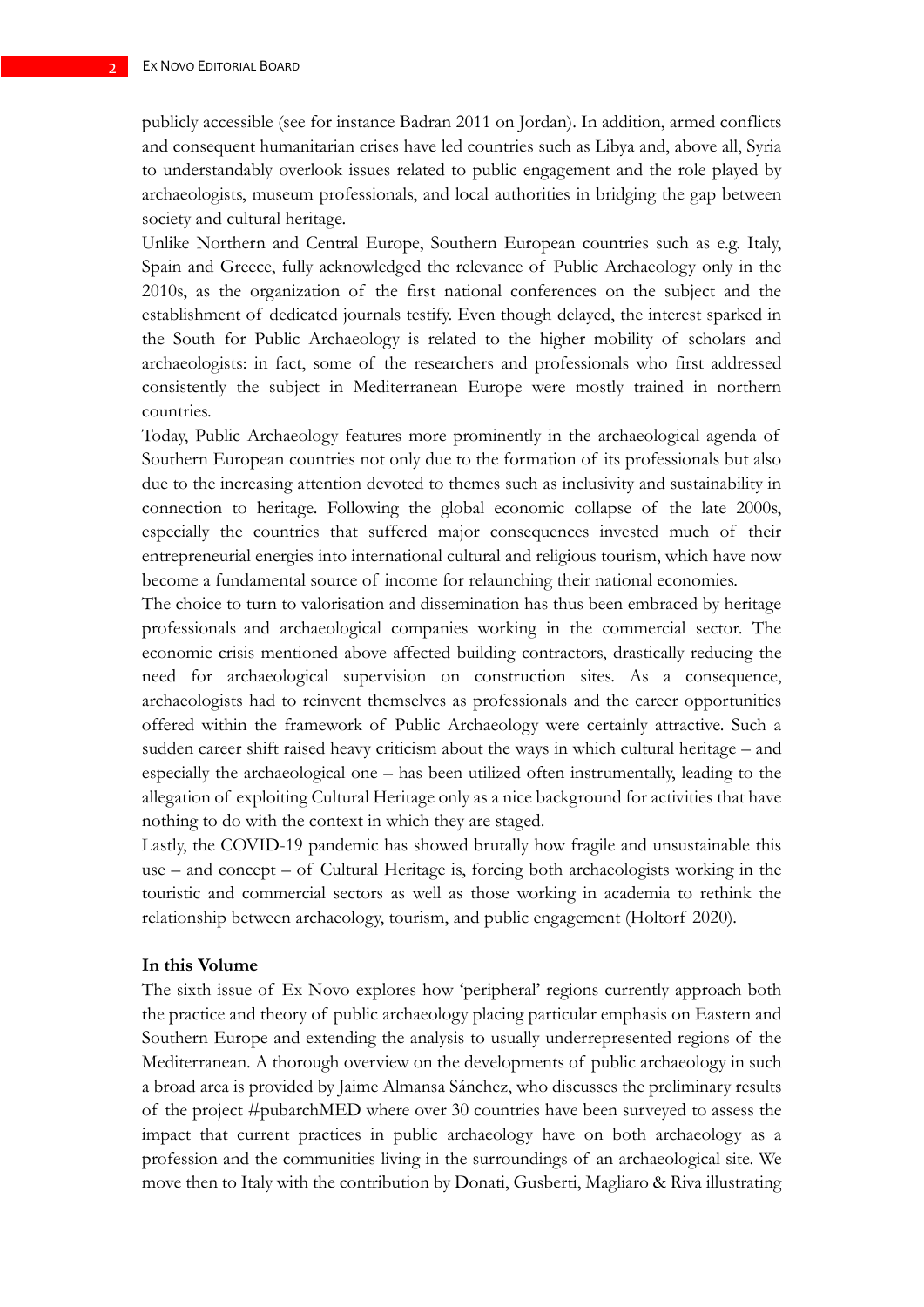the communication strategies implemented by the Italian Confederation of Archaeologists (CIA - Confederazione Italiana Archeologi) in the weeks following the strict lockdown imposed by the Government at the outbreak of the pandemic in 2020. Keeping the focus on Southern Europe, two papers address current developments in public archeology in Greece: first, Anastasia Sakellariadi reviews several initiatives geared toward public engagement and their political impact on conventional narratives in both academic and non-academic realms. The contribution by Paraskevi Elefanti on the other hand explores the ways in which human origins (in particular Palaeolithic and Mesolithic) are showcased to the public, analysing the multifaceted reasons underlining the underrepresentation of early prehistory in Greek museums.

The first section of this issue ends by bringing forward two different experiences matured in other regions than those mentioned above - yet equally underrepresented in the discourse about public archaeology. The interdisciplinary work presented by Montalvo, Mosquera, Dyrdhal, Rivera, Solines, Riofrío & Granja discusses the challenges faced by all parties involved in the protection of archaeological heritage in Ecuador, with particular reference to urban contexts, more specifically the municipality of Quito. The final contribution by Wang Bo-Chiao, Chung Kuo-Feng & Nicolas Zorzin introduces us to the development of cultural heritage and public archaeology in Taiwan: using as a case study the Old City of Zuoying (Southern Taiwan), the authors analyse both the positive and challenging aspects emerged when addressing public engagement through a communitybased and experimental approach.



Figure 1. Engaging with the public at the Allard Pierson Museum in Amsterdam (after Revello Lami et al. 2018).

The second part of the issue hosts a two works unrelated to the theme of this volume, followed by the traditional section dedicated to reviews and interviews. We set off with the insightful research conducted by Valeria Acconcia on the emergence of social inequality and segregation. Starting from a reflection on modern examples, the author then outlines a detailed account of the representation of self in ancient communities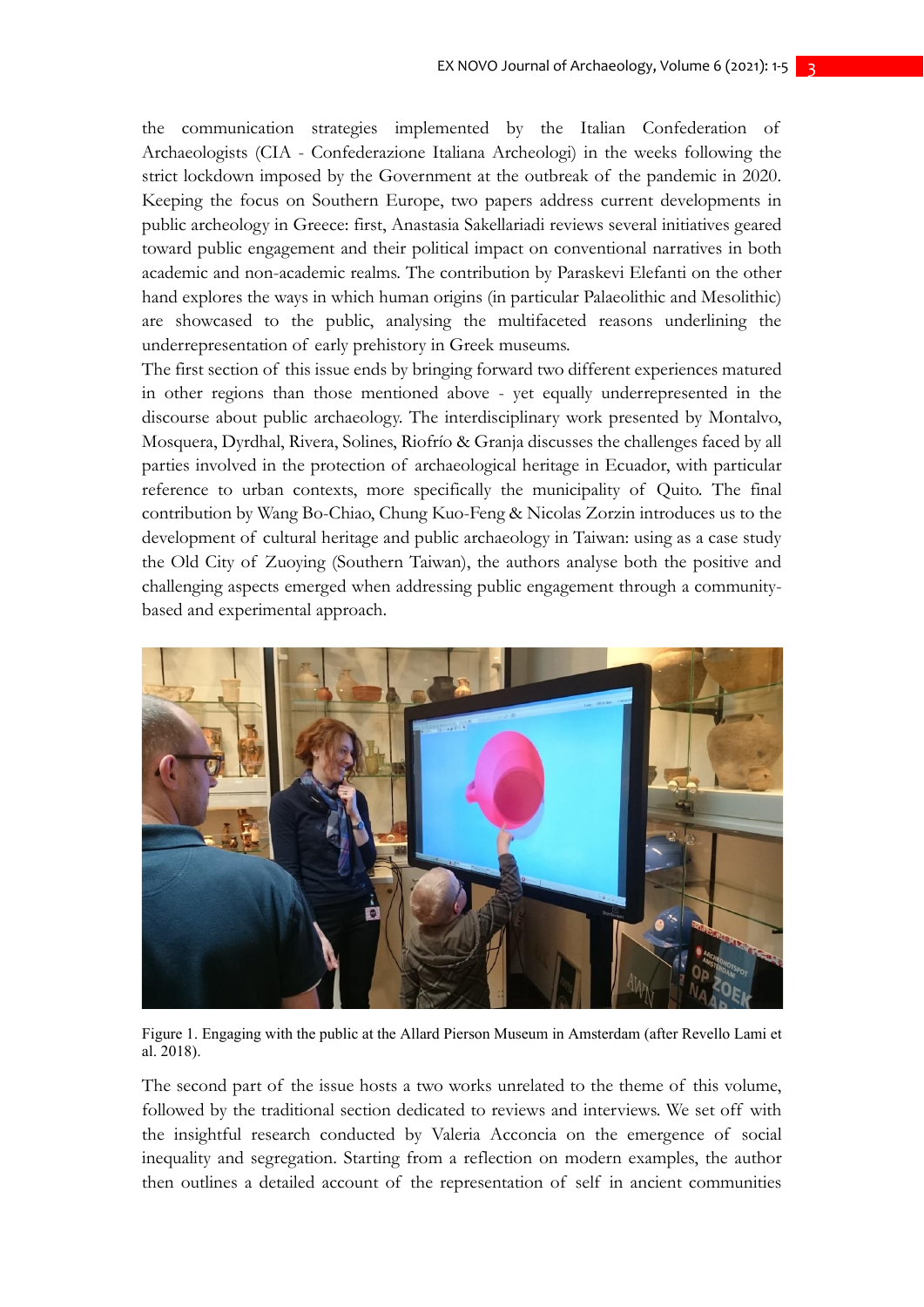based on funerary evidence recorded in both the Adriatic and Tyrrhenian regions. On a completely different note, Lago & Di Renzoni shed light on the mechanisms underlying the European Research Council funding system with reference to the Archaeology and Heritage panel. The authors reflect upon the eligibility and evaluation criteria involved in the selection process by carrying out a systematic study of the most successful countries, research subjects and researchers as well as the different profiles of the committee members.

Manuel Gago Mariño & Jesús Gárcia Sánchez open up the section dedicated to Reviews and Interviews by revisiting two hit series - *Barbarians* (Netflix) and *Britannia* (Amazon Prime Video, Sky) – which lend themselves to a broader discussion on how video-ondemand industry has challenged the conventional narrative of the conflict between imperial powers and indigenous communities by voicing the perspective of the latter. The following interviews keeps in with the theme of archaeological heritage, conventional narratives and public engagement by sharing the very different experiences of Dario Siddi - teacher, theatre director, actor and archaeologist – at S. Antioco in Sardinia (Marie Usadel & Francesco Corgiolu); Silvia Costa, European Commissioner and one of the parties involved in the restoration and valorisation project of the dismissed penitentiary on Santo Stefano island (Flaminia Bartolini); Agostino Sotgia, researcher, archaeologist and also the author of the original cover of this issue (Martina Revello Lami).

The third and final part of this issue features a series of conversations held in March 2021 within the framework of the Italian Confederation of Archaeologists (CIA) Annual Meeting. Being Ex Novo deeply rooted in the aims and scopes of the confederation, we decided to join efforts and devote part of the meeting to explore key issues faced by contemporary archaeologists both in academia, private sector, and institutional settings. To do so, we posed several pressing questions to scholars who inspired and still steer the editorial choices of this journal, namely: Felipe Criado-Boado, Yannis Hamilakis, Cornelius Holtorf, Lynn Meskell and Elisabeth Nicklasson.

## **Acknowledgments**

The present volume, content-wise the richest published so far, would not have been timely released without the great addition to the editorial board of two new members, Marianna Fusco and Jesús García Sánchez. We are all very grateful for their enthusiasm and the energy poured in the realisation of this issue and we hope the many more to come. Equally fundamental has been the effort of all reviewers involved in the process: we owe much to (Yoshihisa Amae, Veysel Apaydin, María Cruz Berrocal, Tristan Carter, Christina Papoulia, Elisa Perego, Dimitris Plantzos and Alejandra Sanchez Polo), from whose input all contributions greatly benefitted. Lastly, we are indebted to Agostino Sotgia, who created an original and catchy image for the cover of this issue also revealing the inherent potential of comics to bridge the gap between archaeology and a wider audience.